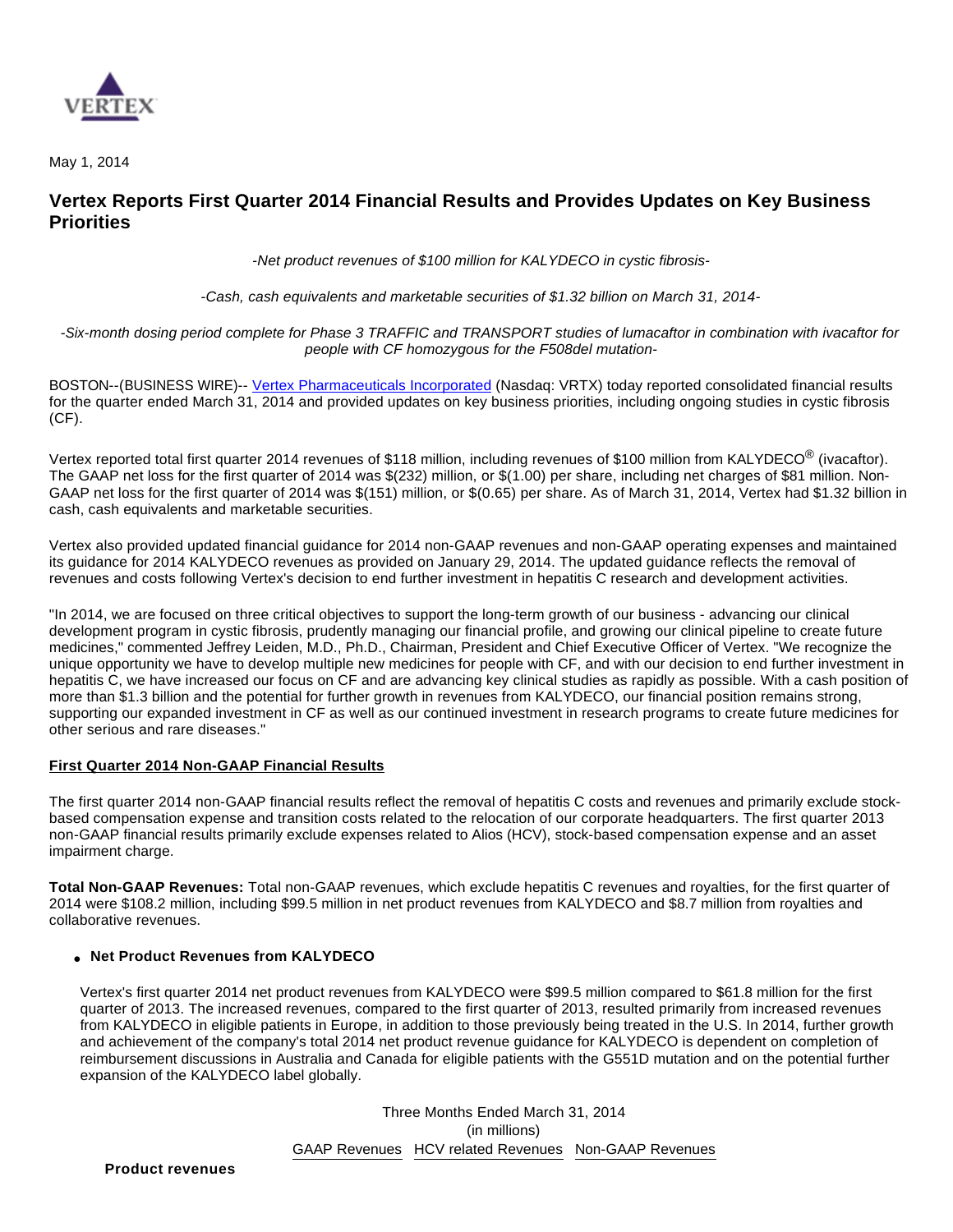| KALYDECO revenues, net \$     | 99.5  | \$     | 99.5  |
|-------------------------------|-------|--------|-------|
| <b>INCIVEK</b> revenues, net  | 3.9   | (3.9)  |       |
| Total product revenues, net   | 103.5 | (3.9)  | 99.5  |
| <b>Royalty revenues</b>       | 10.7  | (4.9)  | 5.8   |
| <b>Collaborative revenues</b> | 4.3   | (1.4)  | 2.9   |
| <b>Total revenues</b>         | 118.5 | (10.2) | 108.2 |

**Non-GAAP Operating Expenses:** Total non-GAAP operating expenses for the first quarter of 2014 were \$233.9 million. Non-GAAP operating expenses include:

- **Research and Development (R&D) Expenses**: Non-GAAP R&D expenses were \$181.5 million for the first quarter of 2014, compared to \$194.8 million in non-GAAP R&D expenses for the first quarter of 2013. This reduction was the result of a narrowed clinical focus and prioritization of the business toward medicines for CF and other expense management activities.
- **Sales, General and Administrative (SG&A) Expenses:** Non-GAAP SG&A expenses were \$52.4 million for the first quarter of 2014, compared to \$79.8 million in non-GAAP SG&A expenses for the first quarter of 2013. This reduction was the result of a narrowed commercial focus toward CF medicines and other expense management activities.

**Non-GAAP Net Income (Loss) Attributable to Vertex:** Vertex's first quarter 2014 non-GAAP net loss was \$(151.4) million, or \$(0.65) per diluted share, compared to non-GAAP net income of \$5.7 million, or \$0.03 per diluted share, for the first quarter of 2013. The non-GAAP net loss for the first quarter of 2014 was primarily the result of a reduction in INCIVEK net product revenues and in royalties from INCIVO.

**Cash Position:** As of March 31, 2014, Vertex had \$1.32 billion in cash, cash equivalents and marketable securities compared to \$1.47 billion in cash, cash equivalents and marketable securities as of December 31, 2013.

# **2014 Financial Guidance**

### **This section contains forward-looking guidance about the financial outlook for Vertex Pharmaceuticals.**

- **Total Revenues**: Vertex today revised its estimate for total 2014 non-GAAP net revenues. The company now expects total non-GAAP revenues of \$520 to \$550 million, which excludes revenues related to hepatitis C (INCIVEK and INCIVO royalties).
	- ❍ **KALYDECO Net Revenues**: Vertex today maintained its estimate for total 2014 KALYDECO net revenues of \$470 to \$500 million. Achieving this guidance depends on anticipated revenues from Australia and Canada following the potential completion of reimbursement discussions, from Europe following the potential approval of KALYDECO for use in additional gating mutations and in the U.S. from the use of KALYDECO in eight additional mutations for which it was approved for use in February 2014.
- **Non-GAAP Operating Expenses**: Vertex today revised its estimate for its 2014 non-GAAP operating expenses. The company now expects 2014 non-GAAP operating expenses to be in the range of \$890 to \$930 million. The anticipated decrease in total non-GAAP operating expenses is primarily attributable to expected savings from the company's decision to end further investment in hepatitis C.

#### **Non-GAAP Financial Measures**

In this press release, Vertex's financial results and financial guidance are provided in accordance with accounting principles generally accepted in the United States (GAAP) and using certain non-GAAP financial measures. In particular, non-GAAP financial results exclude (i) in the first quarter of 2014 revenues and expenses related to hepatitis C consistent with the company's decision to end further investment in hepatitis C, stock-based compensation expense, transition costs related to the relocation of our corporate headquarters and other adjustments and (ii) in the first quarter of 2013 expenses related to Alios (HCV), stock-based compensation expense, the impairment of VX-222 and other adjustments. These results are provided as a complement to results provided in accordance with GAAP because management believes these non-GAAP financial measures help indicate underlying trends in the company's business, are important in comparing current results with prior period results and provide additional information regarding its financial position. Management also uses these non-GAAP financial measures to establish budgets and operational goals that are communicated internally and externally and to manage the company's business and to evaluate its performance. A reconciliation of the GAAP financial results to non-GAAP financial results is included in the attached financial information.

### **First Quarter 2014 GAAP Financial Results**

**Total Revenues:** Total revenues for the first quarter of 2014 were \$118.5 million compared with \$328.4 million in total revenues for the first quarter of 2013. First quarter 2014 revenues are comprised primarily of \$99.5 million in KALYDECO net revenues, compared to \$61.8 million for the first quarter of 2013, and also include an aggregate of \$18.9 million in net product revenues from INCIVEK, royalty revenues and collaborative revenues. INCIVEK net revenues were \$3.9 million for the first quarter of 2014, compared to \$205.6 million for the first quarter of 2013.

**Operating Costs and Expenses:** Total operating costs and expenses for the first quarter of 2014 were \$334.8 million, including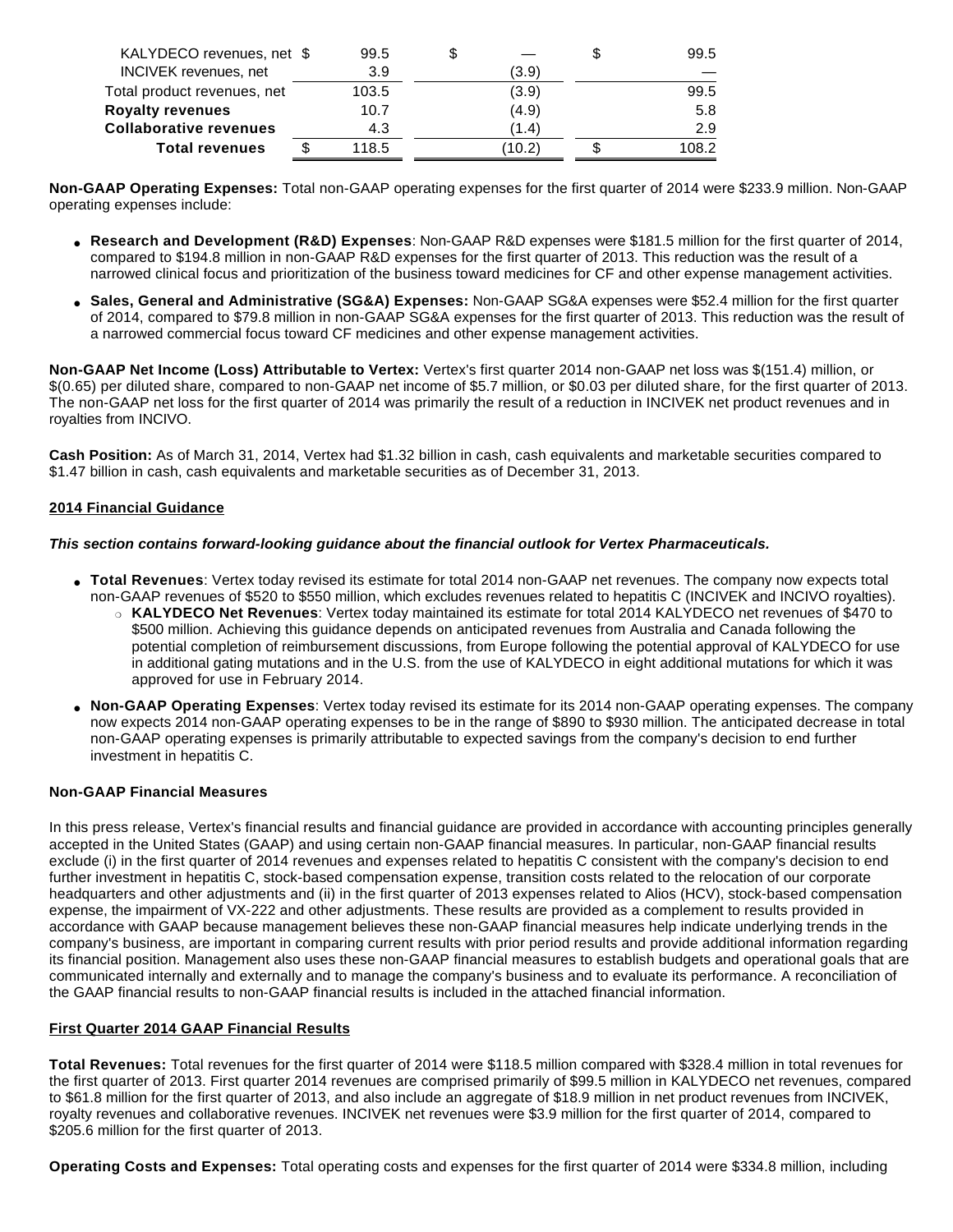certain charges of \$100.9 million, compared to \$766.7 million for the first quarter of 2013, including certain charges of \$492.1 million. GAAP operating costs and expenses include:

- R&D Expenses: R&D expenses were \$239.0 million for the first quarter of 2014, including \$57.4 million of certain charges, compared to \$218.1 million for the first quarter of 2013, including \$23.3 million of certain charges.
- **Sales, General and Administrative (SG&A) Expenses:** SG&A expenses were \$74.2 million for the first quarter of 2014, including \$21.8 million of certain charges, compared to \$92.9 million for the first quarter of 2013, including \$13.1 million of certain charges.

**Net Loss Attributable to Vertex:** Vertex's first quarter 2014 net loss was \$(232.5) million, or \$(1.00) per share, and includes net charges of \$81.1 million, comprised primarily of hepatitis C revenues and expenses, stock-based compensation expense and transition costs related to the relocation of our corporate headquarters. Vertex's GAAP net loss for the first quarter of 2013 was \$(308.0) million, or \$(1.43) per share, including \$313.8 million in certain charges, comprised primarily of a one-time charge of \$412.9 million, which was partially offset by a tax benefit of \$127.6 million, related to an impairment of an intangible hepatitis C asset (VX-222).

### **Research and Development Updates**

Vertex today provided the following research and development updates:

# **Cystic Fibrosis (CF)**

# **Global Availability of KALYDECO (ivacaftor)**

- KALYDECO is currently available to all eligible patients in the United States, England, Scotland, Northern Ireland, Wales, the Republic of Ireland, France, Germany, the Netherlands, Austria, Denmark, Sweden, Norway, Greece and Italy. KALYDECO is also approved in Australia and Canada, and Vertex is in active discussions with relevant agencies in these countries to expand access to KALYDECO for eligible patients through public reimbursement. There are approximately 300 people age 6 years and older who have the G551D mutation in Australia and Canada.
- In February, the U.S. Food and Drug Administration (FDA) approved a supplemental New Drug Application (sNDA) for KALYDECO (ivacaftor) for people with cystic fibrosis (CF) ages 6 and older who have one of eight additional mutations in the cystic fibrosis transmembrane conductance regulator (CFTR) gene. With the approval of the sNDA, KALYDECO is now approved for use in people with CF with the following nine mutations: G551D, G178R, S549N, S549R, G551S, G1244E, S1251N, S1255P and G1349D. In the United States, approximately 150 people ages 6 and older have one of the additional eight mutations for which KALYDECO is now approved.

#### **Additional Activities and Clinical Studies Aimed at Increasing the Number of People Eligible for Ivacaftor**

- **Gating Mutations in Europe:** Vertex submitted a Marketing Authorization Application (MAA) variation in Europe for approval of ivacaftor in people with CF ages 6 years and older who have a non-G551D gating mutation. Outside the U.S., approximately 250 people ages 6 years and older have these non-G551D gating mutations, and the large majority of these patients are in Europe.
- **R117H Mutation:** In December 2013, Vertex announced data from a Phase 3 study of people with CF ages 6 years and older with one copy of the R117H mutation. The study did not meet its primary endpoint of the absolute change from baseline in FEV<sub>1</sub> (percent predicted forced expiratory volume in one second), however a pre-specified subset analysis in patients 18 years

of age and older showed statistically significant improvements in lung function and other key secondary endpoints. Based on these data, the company plans to submit an sNDA in the U.S. and MAA variation in Europe for people ages 18 and older who have the R117H mutation. The sNDA submission is planned for mid-2014, followed by the MAA variation submission in the second half of 2014. In North America, Europe and Australia, approximately 700 people with CF ages 18 and older have at least one copy of an R117H mutation.

- **Children Ages 2 to 5 with Gating Mutations:** A Phase 3 study of ivacaftor in children with CF ages 2 to 5 with a gating mutation is fully enrolled, and all patients have completed the 24-week dosing period. The primary endpoint of this study is safety, and secondary endpoints include pharmacokinetics, change in sweat chloride and change in weight. Data from this study are expected in the third quarter of 2014 to support a potential NDA submission and MAA variation in the second half of 2014. In North America, Europe and Australia, approximately 300 children ages 2 to 5 have the gating mutations evaluated in this study.
- **Residual Function Study:** Enrollment is complete in a Phase 2 proof-of-concept study evaluating ivacaftor in people with CF who have clinical evidence of residual CFTR function. Data from this study are expected in the second quarter of 2014. In North America, Europe and Australia, more than 3,000 people ages 6 and older have non-R117H mutations that result in residual function.

### **Phase 3 Program of Lumacaftor in Combination with Ivacaftor in People with CF Who Have Two Copies of the F508del Mutation**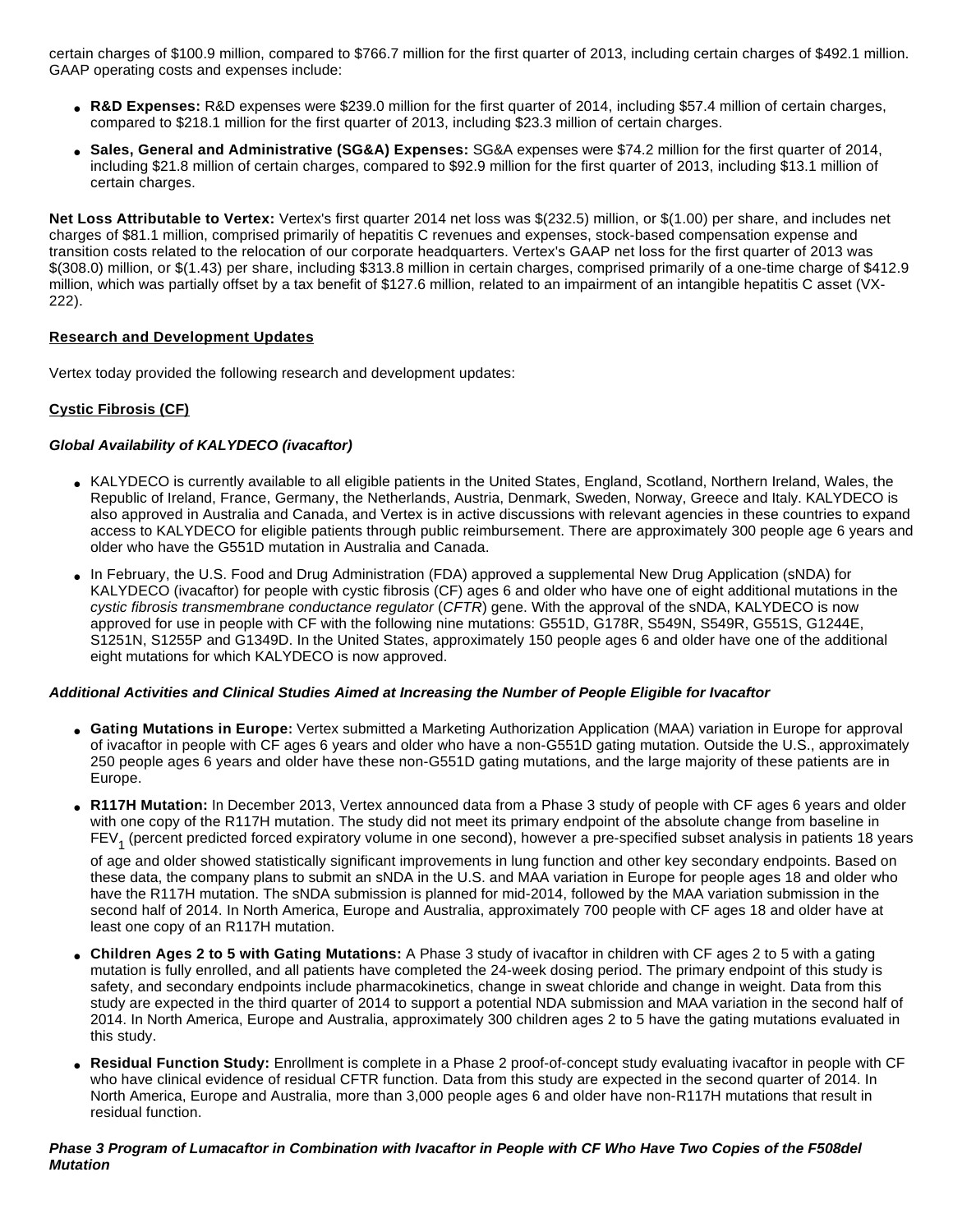All patients have now completed the six-month dosing period in the global Phase 3 TRAFFIC and TRANSPORT studies evaluating lumacaftor (VX-809) in combination with ivacaftor in people with CF ages 12 and older who have two copies (homozygous) of the F508del mutation. Vertex expects 24-week data from these studies to be available in mid-2014 to support the potential submission of an NDA and MAA for the combination therapy in people homozygous for the F508del mutation in the second half of 2014.

#### **VX-661 in Combination with Ivacaftor**

- Vertex recently began dosing in a 12-week Phase 2 study of VX-661 in combination with ivacaftor in people with CF who have two copies of the F508del mutation. The study is designed to evaluate safety, efficacy and pharmacokinetics to characterize VX-661 for further clinical development.
- In a separate press release issued today, Vertex announced that treatment with the combination of VX-661 and KALYDECO in a 28-day Phase 2 study showed statistically significant improvements in lung function (FEV<sub>1</sub>), as well as decreases in sweat

chloride, in people (n=18) with the F508del mutation and G551D mutation who were already taking KALYDECO. VX-661 was generally well-tolerated when dosed in combination with KALYDECO, and all 18 patients completed the 28-day treatment period.

Vertex also announced today that the U.S. FDA has granted VX-661 Orphan Drug Designation. The FDA grants Orphan Drug Designation to medicines intended to treat less than 200,000 people in the U.S.

#### **Hepatitis C**

● Vertex today announced that it has amended the terms of its agreement with Alios BioPharma regarding the development and commercialization of the nucleotide analogue hepatitis C virus (HCV) polymerase inhibitor VX-135. Based on the revised agreement and the rapid changes in the hepatitis C treatment landscape following the introduction of new oral therapies, Vertex plans to out-license VX-135 and to end further investment into research and development efforts in hepatitis C.

# **Vertex Pharmaceuticals Incorporated First Quarter Results Condensed Consolidated Statements of Operations Data** (in thousands, except per share amounts)

(unaudited)

|                                                                | <b>Three Months Ended</b><br>March 31, |            |    |            |  |
|----------------------------------------------------------------|----------------------------------------|------------|----|------------|--|
|                                                                |                                        | 2014       |    | 2013       |  |
| Revenues:                                                      |                                        |            |    |            |  |
| Product revenues, net                                          | \$                                     | 103,461    | \$ | 267,381    |  |
| Royalty revenues                                               |                                        | 10,733     |    | 43,573     |  |
| Collaborative revenues                                         |                                        | 4,257      |    | 17,414     |  |
| <b>Total revenues</b>                                          |                                        | 118,451    |    | 328,368    |  |
| Costs and expenses:                                            |                                        |            |    |            |  |
| Cost of product revenues                                       |                                        | 8,572      |    | 30,955     |  |
| Royalty expenses                                               |                                        | 6,904      |    | 11,788     |  |
| Research and development expenses (R&D)                        |                                        | 238,963    |    | 218,095    |  |
| Sales, general and administrative expenses (SG&A)              |                                        | 74,212     |    | 92,879     |  |
| Restructuring expenses                                         |                                        | 6,188      |    | 39         |  |
| Intangible asset impairment charge (Note 1)                    |                                        |            |    | 412,900    |  |
| Total costs and expenses                                       |                                        | 334,839    |    | 766,656    |  |
| Loss from operations                                           |                                        | (216, 388) |    | (438, 288) |  |
| Interest expense, net                                          |                                        | (15, 717)  |    | (3, 465)   |  |
| Other income (expense), net                                    |                                        | 451        |    | (1, 187)   |  |
| Loss before provision for (benefit from) income taxes          |                                        | (231, 654) |    | (442, 940) |  |
| Provision for (benefit from) income taxes (Note 1)             |                                        | 803        |    | (130, 313) |  |
| Net loss                                                       |                                        | (232, 457) |    | (312, 627) |  |
| Net loss attributable to noncontrolling interest (Note 2)      |                                        |            |    | 4,611      |  |
| Net loss attributable to Vertex                                | \$                                     | (232, 457) | \$ | (308, 016) |  |
| Net loss per share attributable to Vertex common shareholders: |                                        |            |    |            |  |
| <b>Basic</b>                                                   | \$                                     | (1.00)     | \$ | (1.43)     |  |
| <b>Diluted</b>                                                 | \$                                     | (1.00)     | \$ | (1.43)     |  |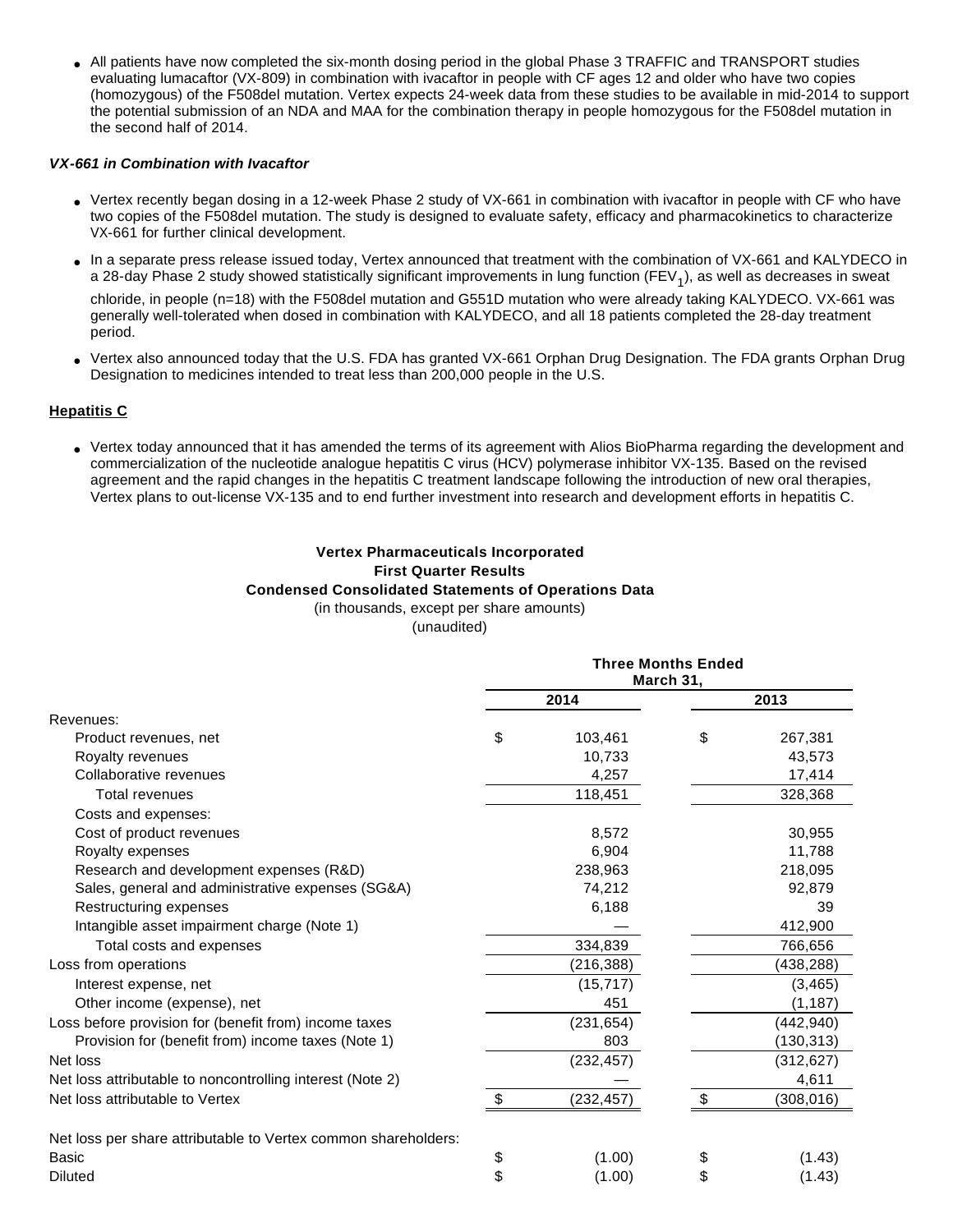# **Consolidated Revenues**

(in millions) (unaudited)

|                               | <b>Three Months Ended</b> |                   |   |                      |    |                       |   |                         |   |                   |  |
|-------------------------------|---------------------------|-------------------|---|----------------------|----|-----------------------|---|-------------------------|---|-------------------|--|
|                               |                           | March 31,<br>2014 |   | December 31.<br>2013 |    | September 30.<br>2013 |   | <b>June 30.</b><br>2013 |   | March 31,<br>2013 |  |
| <b>Product revenues</b>       |                           |                   |   |                      |    |                       |   |                         |   |                   |  |
| KALYDECO revenues, net        | S                         | 99.5              | S | 109.5                | \$ | 101.1                 | S | 99.0                    | S | 61.8              |  |
| <b>INCIVEK</b> revenues, net  |                           | 3.9               |   | 19.3                 |    | 85.6                  |   | 155.8                   |   | 205.6             |  |
| Total product revenues, net   |                           | 103.5             |   | 128.8                |    | 186.7                 |   | 254.8                   |   | 267.4             |  |
| <b>Royalty revenues</b>       |                           | 10.7              |   | 36.9                 |    | 27.0                  |   | 49.1                    |   | 43.6              |  |
| <b>Collaborative revenues</b> |                           | 4.3               |   | 185.4                |    | 8.0                   |   | 6.8                     |   | 17.4              |  |
| <b>Total revenues</b>         |                           | 118.5             | S | 351.2                | \$ | 221.7                 |   | \$310.8                 |   | 328.4             |  |

# **Reconciliation of GAAP to Non-GAAP Financial Information-First Quarter**

(in thousands, except per share amounts)

(unaudited)

# **Three Months Ended March 31, 2014** Adjustments

|                                                                                                 | GAAP              | Stock-based<br>Compensation<br>Expense<br>(Note 3) |    | Corporate<br><b>Headquarters</b><br>Relocation | <b>HCV Related</b><br>Costs<br>(Note 4) | Other<br>Adjustments<br>(Note 5) | Non-GAAP          |
|-------------------------------------------------------------------------------------------------|-------------------|----------------------------------------------------|----|------------------------------------------------|-----------------------------------------|----------------------------------|-------------------|
| Income (loss) from operations                                                                   | \$(216,388)       | \$<br>46,580                                       | \$ | 19.611                                         | \$<br>11.216                            | \$<br>3,656                      | \$(135,325)       |
| Other income (expense), net                                                                     | (15, 266)         |                                                    |    |                                                |                                         |                                  | (15, 266)         |
| Income (loss) before provision for<br>(benefit from) income taxes<br>Provision for income taxes | (231, 654)<br>803 | 46,580                                             |    | 19.611                                         | 11.216                                  | 3,656                            | (150, 591)<br>803 |
| Net income (loss)                                                                               | \$(232,457)       | 46,580                                             | S  | 19,611                                         | \$<br>11,216                            | 3,656                            | \$(151,394)       |
| Net loss per diluted share attributable<br>to Vertex common shareholders (Note<br>6)            | (1.00)<br>S       |                                                    |    |                                                |                                         |                                  | \$<br>(0.65)      |

#### **Three Months Ended March 31, 2013** Adjustments

|                                             | GAAP        | Stock-based<br>Compensation<br>Expense<br>(Note 3) | Alios<br>Transaction<br>(Note 2) | Intangible<br>Asset<br>Charge<br>(VX-222)<br>(Note 1) | Other<br>Adjustments<br>(Note 5) | Non-<br>GAAP |
|---------------------------------------------|-------------|----------------------------------------------------|----------------------------------|-------------------------------------------------------|----------------------------------|--------------|
| Income (loss) from operations               | \$(438,288) | \$<br>31,152                                       | \$<br>5,289                      | \$412,900                                             | \$<br>39                         | \$11,092     |
| Other income (expense), net                 | (4,652)     |                                                    | 8                                |                                                       |                                  | (4, 644)     |
| Income (loss) before provision for (benefit |             |                                                    |                                  |                                                       |                                  |              |
| from) income taxes                          | (442,940)   | 31,152                                             | 5,297                            | 412.900                                               | 39                               | 6,448        |
| Provision for (benefit from) income taxes   | (130,313)   |                                                    | 3,426                            | 127,586                                               |                                  | 699          |
| Net income (loss)                           | (312, 627)  | 31,152                                             | 1,871                            | 285.314                                               | 39                               | 5,749        |
| Net loss (income) attributable to           |             |                                                    |                                  |                                                       |                                  |              |
| noncontrolling interest (Alios)             | 4,611       |                                                    | (4,611)                          |                                                       |                                  |              |
| Net income (loss) attributable to Vertex    | \$(308,016) | \$<br>31,152                                       | \$<br>(2,740)                    | \$285,314                                             | 39                               | \$5,749      |
| Net income (loss) per diluted share         |             |                                                    |                                  |                                                       |                                  |              |

attributable to Vertex common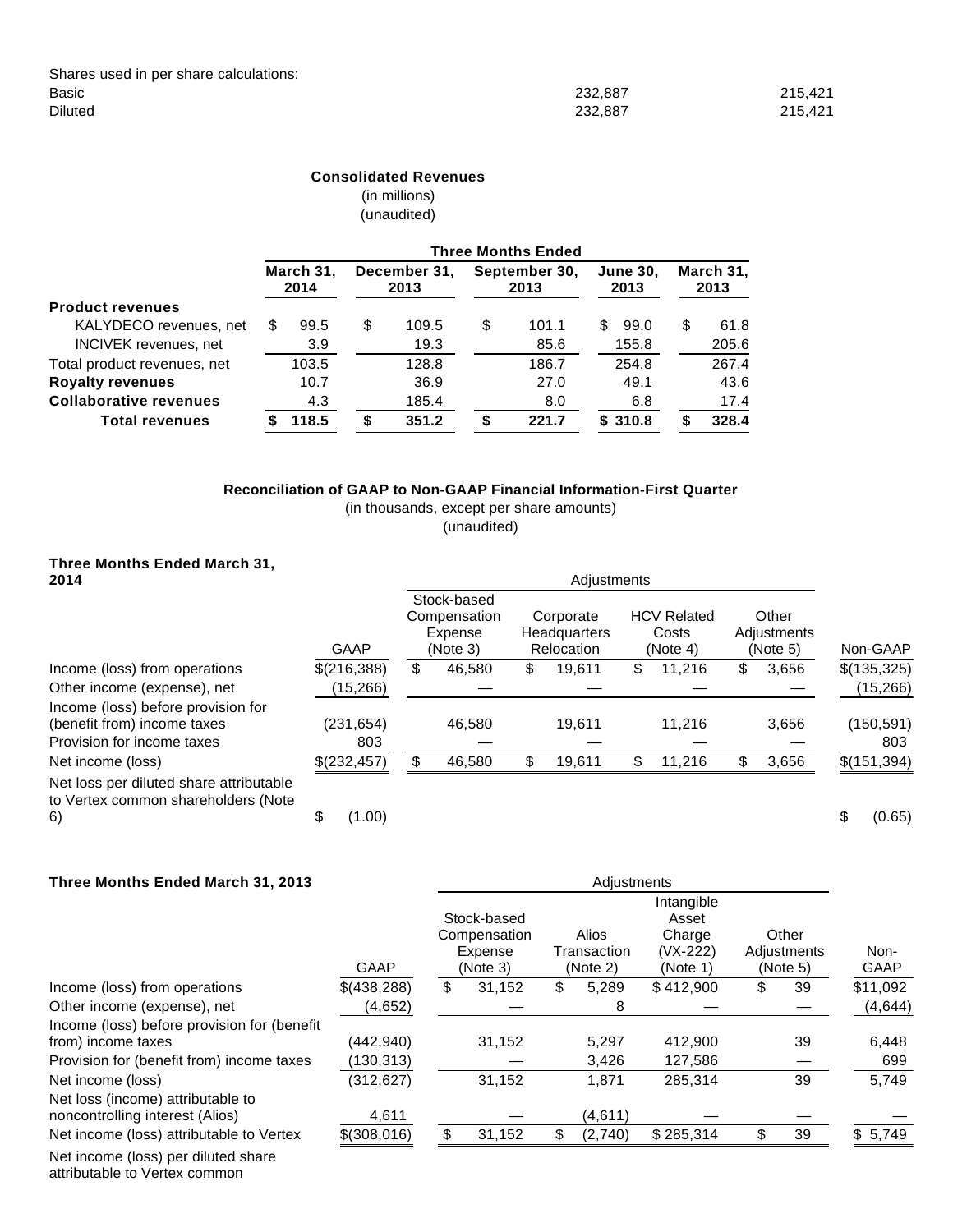# **Reconciliation of GAAP to Non-GAAP Financial Information-First Quarter**

(in thousands) (unaudited)

|                                                                 | Three Months Ended March 31, |           |                |           |  |
|-----------------------------------------------------------------|------------------------------|-----------|----------------|-----------|--|
|                                                                 |                              | 2014      |                | 2013      |  |
| GAAP total costs and expenses                                   | $\mathfrak{L}$               | 334,839   | \$             | 766,656   |  |
| Adjustments:                                                    |                              |           |                |           |  |
| Cost of product revenues and royalty expenses                   |                              | (15, 476) |                | (42, 743) |  |
| Stock-based compensation expense (Note 3)                       |                              | (46, 580) |                | (31, 152) |  |
| Corporate headquarters relocation                               |                              | (19,611)  |                |           |  |
| HCV related costs (Note 4)                                      |                              | (15, 570) |                | (412,900) |  |
| Alios transaction (Note 2)                                      |                              |           |                | (5,289)   |  |
| Other adjustments (Note 5)                                      |                              | (3,656)   |                | (39)      |  |
| Non-GAAP operating costs and expenses                           | \$                           | 233,946   | \$             | 274,533   |  |
| GAAP research and development expenses                          | \$                           | 238,963   | \$             | 218,095   |  |
| Adjustments:                                                    |                              |           |                |           |  |
| Stock-based compensation expense (Note 3)                       |                              | (32,900)  |                | (19, 273) |  |
| Corporate headquarters relocation                               |                              | (12, 201) |                |           |  |
| HCV related costs (Note 4)                                      |                              | (9,002)   |                |           |  |
| Alios transaction (Note 2)                                      |                              |           |                | (4,048)   |  |
| Other adjustments (Note 5)                                      |                              | (3,325)   |                |           |  |
| Non-GAAP research and development expenses                      | \$                           | 181,535   | $\mathfrak{S}$ | 194,774   |  |
| GAAP sales, general and administrative expenses<br>Adjustments: | \$                           | 74,212    | \$             | 92,879    |  |
| Stock-based compensation expense (Note 3)                       |                              | (13,680)  |                | (11, 879) |  |
| Corporate headquarters relocation                               |                              | (2, 200)  |                |           |  |
| HCV related costs (Note 4)                                      |                              | (5,921)   |                |           |  |
| Alios transaction (Note 2)                                      |                              |           |                | (1, 241)  |  |
| Non-GAAP sales, general and administrative expenses             | \$                           | 52,411    | \$             | 79,759    |  |

# **Condensed Consolidated Balance Sheets Data**

(in thousands) (unaudited)

|                                                  | March 31, 2014 |           | December 31, 2013 |
|--------------------------------------------------|----------------|-----------|-------------------|
| Assets                                           |                |           |                   |
| Cash, cash equivalents and marketable securities | \$             | 1,324,200 | \$<br>1,465,076   |
| Accounts receivable, net                         |                | 59,858    | 85,517            |
| Inventories                                      |                | 11,261    | 14,147            |
| Other current assets                             |                | 35,011    | 23,836            |
| Restricted cash                                  |                | 130       | 130               |
| Property and equipment, net                      |                | 726,204   | 696,911           |
| Goodwill                                         |                | 30,992    | 30,992            |
| Other non-current assets                         |                | 9,452     | 2,432             |
| <b>Total assets</b>                              | \$             | 2,197,108 | \$<br>2,319,041   |
| <b>Liabilities and Shareholders' Equity</b>      |                |           |                   |
| Other liabilities                                | \$             | 396,278   | \$<br>422,377     |
| Accrued restructuring expense                    |                | 23,867    | 28,353            |
| Deferred revenues                                |                | 72,725    | 70,969            |
| Construction financing lease obligation          |                | 473,360   | 440,937           |
| Shareholders' equity                             |                | 1,230,878 | 1,356,405         |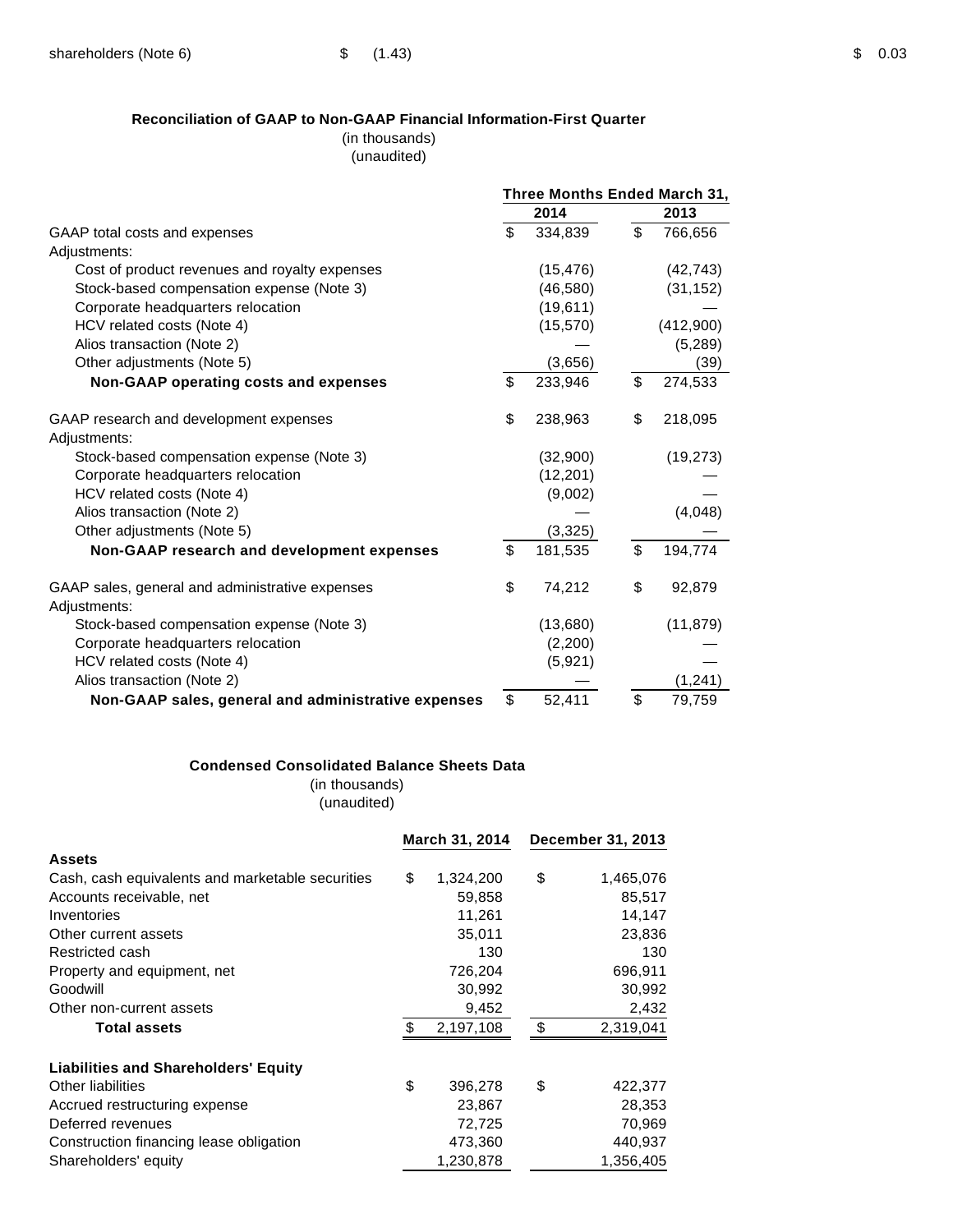| Total liabilities and shareholders' equity | \$ 2.197.108 | 2.319.041 |
|--------------------------------------------|--------------|-----------|
| Common shares outstanding                  | 236.201      | 233.789   |

**Note 1:** The company determined that the value of VX-222 had become impaired and that the fair value of VX-222 was zero as of March 31, 2013. This resulted in a \$412.9 million impairment charge in the first quarter of 2013. In connection with this impairment charge, the company recorded a credit of \$127.6 million in its provision for income taxes.

**Note 2:** The company consolidated the financial statements of its collaborator Alios for the three months ended March 31, 2013. The company determined that it would no longer consolidate Alios as of December 31, 2013. Each reporting period that Vertex consolidated Alios, the company estimated the fair value of the contingent milestone payments and royalties payable by Vertex to Alios. Any increase in the fair value of these contingent milestone and royalty payments resulted in a decrease in net income attributable to Vertex (or an increase in net loss attributable to Vertex) on a dollar-for-dollar basis.

**Note 3**: Stock compensation expense in the three months ended March 31, 2014 includes the impact of the company's full career provision, which was effective for equity grants issued in February 2014, and results in partial or full acceleration of stock compensation expense for qualified grants.

**Note 4:** In the three months ended March 31, 2014, "HCV Related Costs" primarily consists of (i) \$3.9 million in net product revenues related to INCIVEK, (ii) \$4.9 million in royalty revenues related to INCIVO and a corresponding amount of royalty expenses, (iii) net charges of \$7.6 million related to post-restructuring HCV collaborative revenues and development costs, and (iv) \$5.9 million related to the 2014 pharma fee and commercial costs related to INCIVEK.

**Note 5**: In the three months ended March 31, 2014, "Other Adjustments" primarily consists of \$3.3 million of development costs associated with VX-509. "Other Adjustments" in the three months ended March 31, 2013 were not material.

**Note 6:** Shares used in non-GAAP net income (loss) per diluted share attributable to Vertex common shareholders were 232,887,000 and 218,317,000 for the three months ended March 31, 2014 and 2013, respectively.

# **INDICATION AND IMPORTANT SAFETY INFORMATION FOR KALYDECO (ivacaftor)**

Ivacaftor (150 mg tablets) is indicated for the treatment of cystic fibrosis (CF) in patients age 6 years and older who have a G551D mutation in the CFTR gene.

In the United States only, ivacaftor is also indicated for the treatment of CF in patients age 6 and older who have one of the following mutations in the CFTR gene: G1244E, G1349D, G178R, G551S, S1251N, S1255P, S549N or S549R.

Ivacaftor is not effective in patients with CF with 2 copies of the F508del mutation (F508del/F508del) in the CFTR gene. The safety and efficacy of ivacaftor in children with CF younger than 6 years of age have not been established.

Elevated liver enzymes (transaminases; ALT and AST) have been reported in patients receiving ivacaftor. It is recommended that ALT and AST be assessed prior to initiating ivacaftor, every 3 months during the first year of treatment, and annually thereafter. Patients who develop increased transaminase levels should be closely monitored until the abnormalities resolve. Dosing should be interrupted in patients with ALT or AST of greater than 5 times the upper limit of normal. Following resolution of transaminase elevations, consider the benefits and risks of resuming ivacaftor dosing.

Use of ivacaftor with medicines that are strong CYP3A inducers, such as the antibiotics rifampin and rifabutin; seizure medications (phenobarbital, carbamazepine, or phenytoin); and the herbal supplement St. John's Wort, substantially decreases exposure of ivacaftor and may diminish effectiveness. Therefore, co-administration is not recommended.

The dose of ivacaftor must be adjusted when used concomitantly with strong and moderate CYP3A inhibitors or when used in patients with moderate or severe hepatic disease.

Ivacaftor can cause serious adverse reactions including abdominal pain and high liver enzymes in the blood. The most common side effects associated with ivacaftor include headache; upper respiratory tract infection (the common cold), including sore throat, nasal or sinus congestion, and runny nose; stomach (abdominal) pain; diarrhea; rash; and dizziness. These are not all the possible side effects of ivacaftor. A list of the adverse reactions can be found in the product labeling for each country where ivacaftor is approved. Patients should tell their healthcare providers about any side effect that bothers them or does not go away.

Please see KALYDECO U.S. Prescribing Information, EU Summary of Product Characteristics, Canadian Product Monograph, Australian Consumer Medicine Information and Product Information, Swiss Prescribing Information and Patient Information, and the New Zealand Datasheet and Consumer Medicine Information.

#### **Indication and Important Safety Information for INCIVEK (telaprevir)**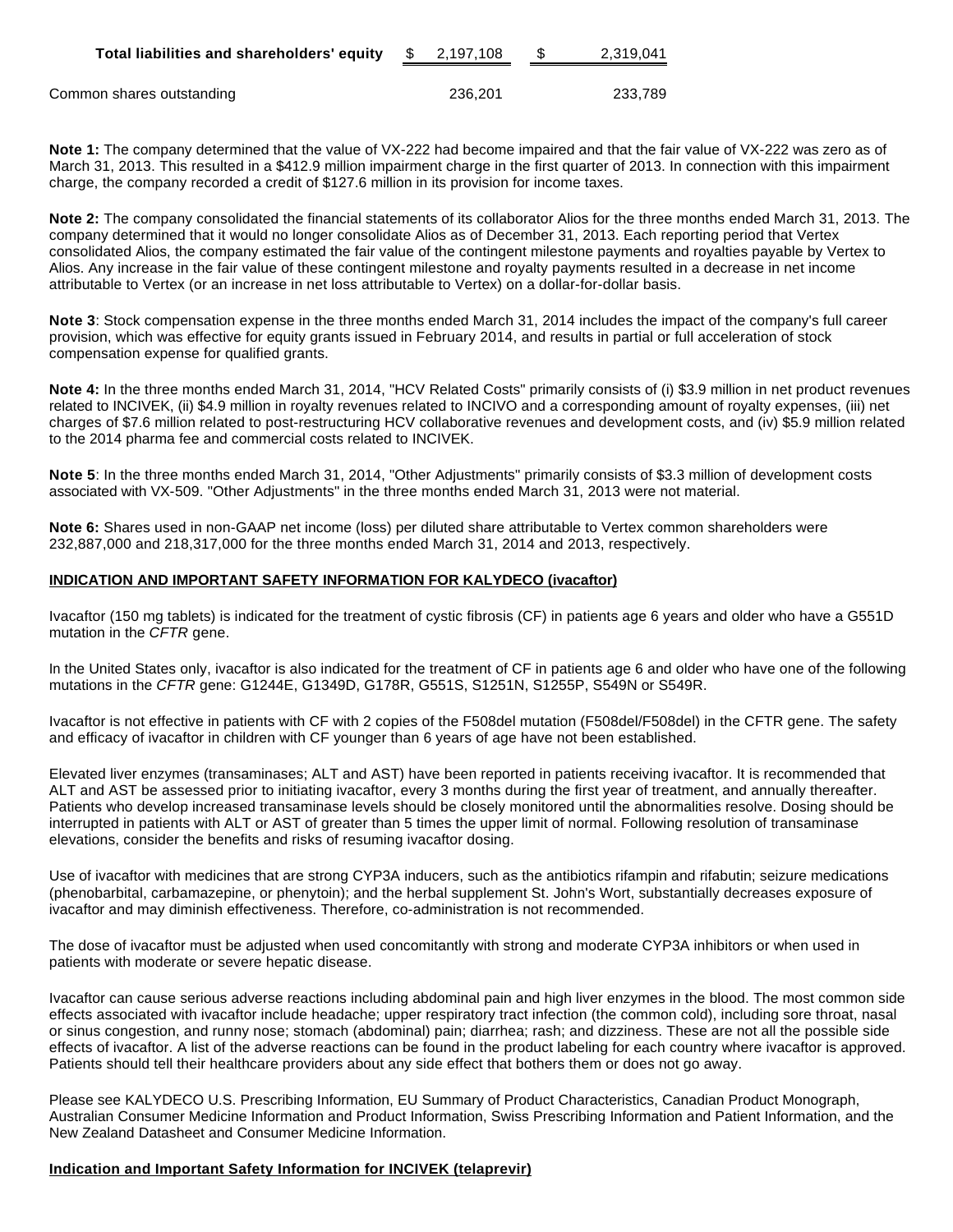INCIVEK® (telaprevir) is a prescription medicine used with the medicines peginterferon alfa and ribavirin to treat chronic (lasting a long time) hepatitis C genotype 1 infection in adults with stable liver problems, who have not been treated before or who have failed previous treatment. It is not known if INCIVEK is safe and effective in children under 18 years of age.

#### Important Safety Information

INCIVEK® (telaprevir) should always be used in combination with peginterferon alfa and ribavirin. INCIVEK combination treatment may cause serious side effects including skin rash and serious skin reactions, anemia (low red blood cell count) that can be severe, and birth defects or death of an unborn baby.

Skin rashes are common with INCIVEK combination treatment. Sometimes these skin rashes and other skin reactions can become serious, require treatment in a hospital, and may lead to death. Patients should call their healthcare provider right away if they develop any skin changes or itching during treatment with INCIVEK. Their healthcare provider will decide if they need treatment or if they need to stop INCIVEK or any of their other medicines. Patients should not stop taking INCIVEK combination treatment without talking with their healthcare provider first.

Patients' healthcare providers will do blood tests regularly to check for anemia. If anemia is severe, the healthcare providers may tell them to stop taking INCIVEK.

INCIVEK combined with peginterferon alfa and ribavirin may cause birth defects or death of an unborn baby. Therefore, a patient should not take INCIVEK combination treatment if she is pregnant or may become pregnant, or if he is a man with a sexual partner who is pregnant. Females who can become pregnant and females whose male partner takes these medicines must have a negative pregnancy test before starting treatment, every month during treatment, and for 6 months after treatment ends. Patients must use two forms of effective birth control during treatment and for 6 months after all treatment has ended. These two forms of birth control should not contain hormones, as these may not work during treatment with INCIVEK.

INCIVEK and other medicines can affect each other and can also cause side effects that can be serious or life-threatening. There are certain medicines patients cannot take with INCIVEK combination treatment. Patients should tell their healthcare providers about all the medicines they take, including prescription and over-the-counter medicines, vitamins and herbal supplements.

The most common side effects of INCIVEK combination treatment include itching, nausea, diarrhea, vomiting, anal or rectal problems (including hemorrhoids, discomfort, burning or itching around or near the anus), taste changes and tiredness. There are other possible side effects of INCIVEK, and side effects associated with peginterferon alfa and ribavirin also apply to INCIVEK combination treatment. Patients should tell their healthcare provider about any side effect that bothers them or doesn't go away.

Please see full Prescribing Information including Boxed Warning, and the Medication Guide for INCIVEK available at [www.INCIVEK.com.](http://www.incivek.com/)

### **About Vertex**

Vertex is a global biotechnology company that aims to discover, develop and commercialize innovative medicines so people with serious diseases can lead better lives. In addition to our clinical development programs focused on cystic fibrosis, Vertex has more than a dozen research programs aimed at other serious and life-threatening diseases.

Founded in 1989 in Cambridge, Mass., Vertex today has research and development sites and commercial offices in the United States, Europe, Canada and Australia. For four years in a row, Science magazine has named Vertex one of its Top Employers in the life sciences. For additional information and the latest updates from the company, please visit [www.vrtx.com.](http://cts.businesswire.com/ct/CT?id=smartlink&url=http%3A%2F%2Fwww.vrtx.com&esheet=50856359&newsitemid=20140501006693&lan=en-US&anchor=www.vrtx.com&index=2&md5=40de4ec19c77c86361e4d322c9d35bdf)

# **Special Note Regarding Forward-looking Statements**

This press release contains forward-looking statements as defined in the Private Securities Litigation Reform Act of 1995, including, without limitation, Dr. Leiden's statements in the fourth paragraph of the press release, the information provided in the section captioned "2014 Financial Guidance," and the information provided regarding (i) Vertex's plan to submit an sNDA in the U.S. and an MAA variation in Europe for people with CF ages 18 and older who have the R117H mutation; (ii) expectations regarding the timing of data from ongoing studies of ivacaftor and ivacaftor in combination with lumacaftor, and the timing of potential regulatory submissions based on the data from these studies; and (iii) Vertex's plans to out-license VX-135. While Vertex believes the forward-looking statements contained in this press release are accurate, these forward-looking statements represent the company's beliefs only as of the date of this press release and there are a number of factors that could cause actual events or results to differ materially from those indicated by such forward-looking statements. Those risks and uncertainties include, among other things, that the company's expectations regarding its 2014 revenues and financial results and its 2014 non-GAAP operating expenses may be incorrect (including because one or more of the company's assumptions underlying its revenue or expense expectations may not be realized), that data from the company's development programs may not support registration or further development of its compounds due to safety, efficacy or other reasons, and other risks listed under Risk Factors in Vertex's annual report and quarterly reports filed with the Securities and Exchange Commission and available through the company's website at [www.vrtx.com](http://cts.businesswire.com/ct/CT?id=smartlink&url=http%3A%2F%2Fwww.vrtx.com&esheet=50856359&newsitemid=20140501006693&lan=en-US&anchor=www.vrtx.com&index=3&md5=a2f0017531209dba6f3fbd3f2b0b1e01). Vertex disclaims any obligation to update the information contained in this press release as new information becomes available.